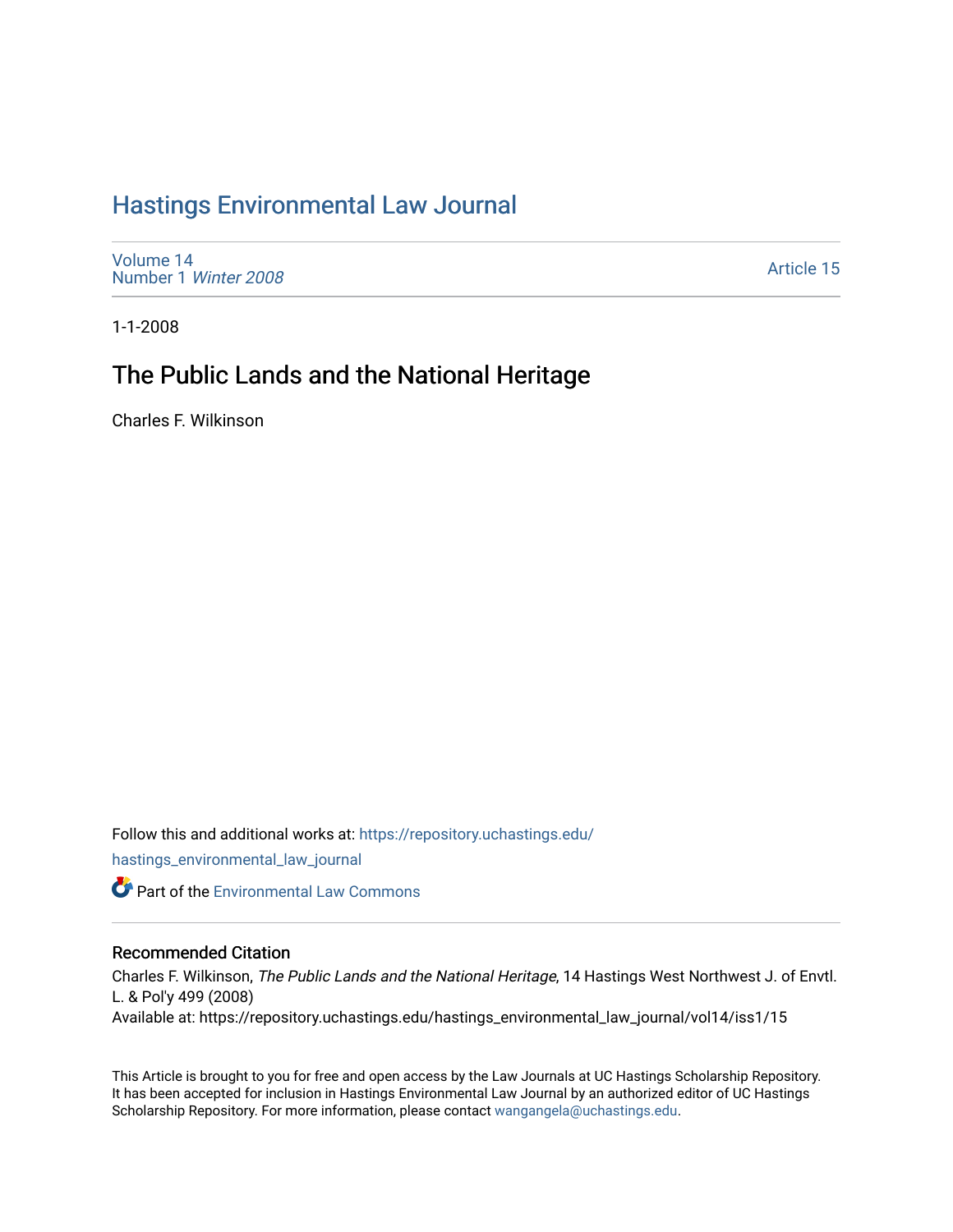# **The Public Lands and the National Heritage**

## *Charles F. Wilkinso[n\\*](#page-1-0)*

The fundamental question in public land law and policy always has been, and always will be as long as we have them, whether the federal lands ought to remain in United States ownership. For nearly the whole of the nation's first century, we were clear about the answer. The lands and their many resources could best serve the national interest through their transfer. In addition to providing a modest but steady flow of needed income, land transfers could unite the country geographically, both as a magnet for westward-yearning homesteaders and as a reward to the rail companies that would bind the coasts. A bountiful inducement was, we should remember, surely needed: Lincoln's dream in 1862 of a transcontinental rail line was no less daunting than Kennedy's, a century later, of a moon landing. Lincoln knew, too, how the free national gold and silver from the fields in California, Nevada, and elsewhere had made the United States a world economic force. The Great Barbeque of the nineteenth century might have been a national giveaway, but it was also a national investment.

Our premises began to expand when Hayden's report, Jackson's photographs, and Moran's paintings made their way back east, verifying every last word Jim Bridger had said. We quickly set aside the magical high plateau at Yellowstone with its geysers and its habitat. No nation had ever done such a thing before, yet for a generation Yellowstone was an isolated act: the truer reflection of our view toward the national lands in 1872 was the passage of the General Mining Law.

Then, in 1890, with John Muir's fervid pleading making a movement out of scattered drawing-room conversations, Congress declared a national park, the world's second, in the Sierra. Just a year later, presidents began employing a miscellaneous congressional rider as an extraordinary lever for conservation of forests and watersheds. By the time Roosevelt and Pinchot were finished, in 1907, nearly ten percent of the whole country had been withdrawn from transfer and put under aggressive federal management as national forests.

On one level, the parks movement—and the related wildlife refuge initiative sparked by Roosevelt—headed off in a different direction than the more utilitarian national forests. It certainly seemed that way to Muir. But on another, ultimately

<span id="page-1-0"></span><sup>\*</sup> Moses Lasky Professor of Law, School of Law, University of Colorado. This article is an outgrowth of the author's presentation at the Natural Resources Law Center of the University of Colorado School of Law conference, Challenging Federal Ownership and Management: Public Lands and Public Benefits (Oct. 11-13, 1995).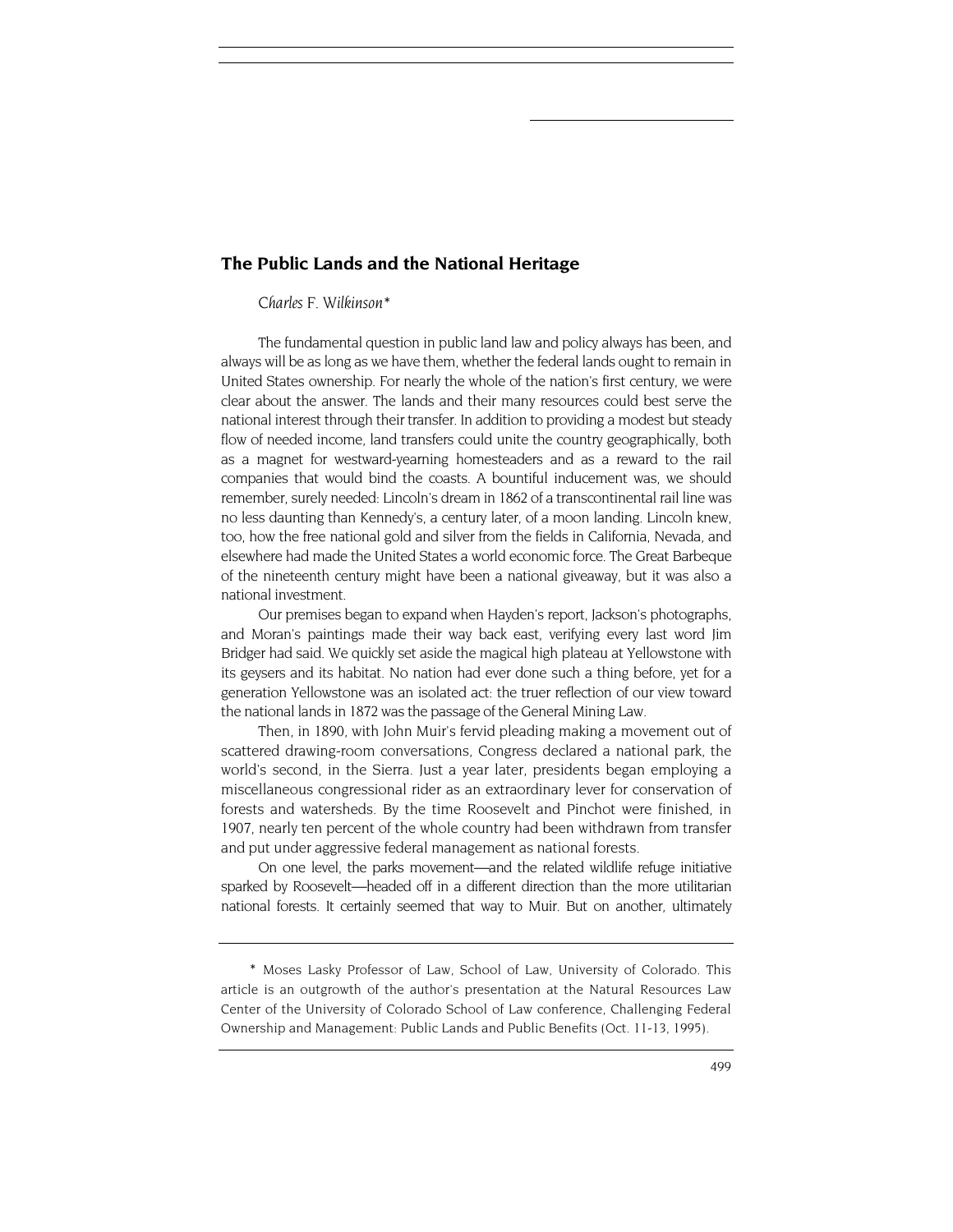deeper level, the parks, forests, refuges, and by 1934, the public domain lands, all worked on exactly the same premise: the nation ought to hold large blocks of land.

Of course, the fact that we have a national land estate owes plenty to serendipity and accident. In the case of the public domain lands, private default played a greater role than public decision. And the national park idea started out as a state park idea and might have stayed that way. Congress' first park, after all, was a state park, created in 1864 when the national legislature gave Yosemite Valley to California.

But we continue to have a public land system today for reasons as well as vagaries. The justifications have been tested many times, as recently as the 1940s and the late 1970s, but those efforts were rejected because in the last analysis the arguments for a sell-off seemed preposterous to the people. The fact that today we have another debate over public-land ownership doesn't diminish the idea. We are still debating due process and civil rights also. Each new generation has to reaffirm our nation's core ideals and, in a democracy, reaffirmation usually blooms from the loam of a good, vigorous fight.

I'd like to make it clear what I am not fighting about. Public land policy needs reform. We need to involve local citizens and governments better by working more extensively and collaboratively in formulating public lands decisions. Although we can't always spare so much of our top officials' time, the consensus efforts of Betsy Rieke at the Bay-Delta and Bruce Babbitt with the Colorado grazing meetings, not top-down directions, are the right approach. Local people have knowledge, expertise, and a lot at stake. The federal agencies are fraught with inefficiencies and bad incentives. Private landowners need more certainty when they sign off on an endangered species plan. In these and other areas, changes ought to be fundamental, not cosmetic. A rough working model, the framework for the Babbitt and Rieke efforts, might be substantial federal standards implemented through deep community participation and tailored to reflect local conditions.

But give away or sell off the public lands in this generation's fight? Not on your life. We'd lose far too much: too much openness, too much freedom, too much protection against the thunder heads that lie thick above our children's heads, and the even darker ones that lie above our grandchildren's.

I don't trust the bills that we're seeing pushed so hard. You can learn about a bill from its text but you find out even more from the people who are pushing it. By and large, the pressure is not coming from the stickers—the ranchers who have made up their minds to protect the riparian zones, the family timber operations who are grooming the stands for their grandchildren, the local miners who are determined to protect the streams from erosion and acid mine drainage, or the business people who know that the big sky and the open terrain are their communities' best assets.

The stickers take the long view, more so now than ever. That doesn't mean they aren't mad. Many of them are, and some have signed up with the Wise Use Movement. But they want reform, not demolition. They know that most family ranches can't outbid the subdividers for the valley floors, that the streams and the elk herds may not remain open to the public, and that the odds go way up for pits and slashes on the ridges above town that go from summer green to autumn gold to winter silver.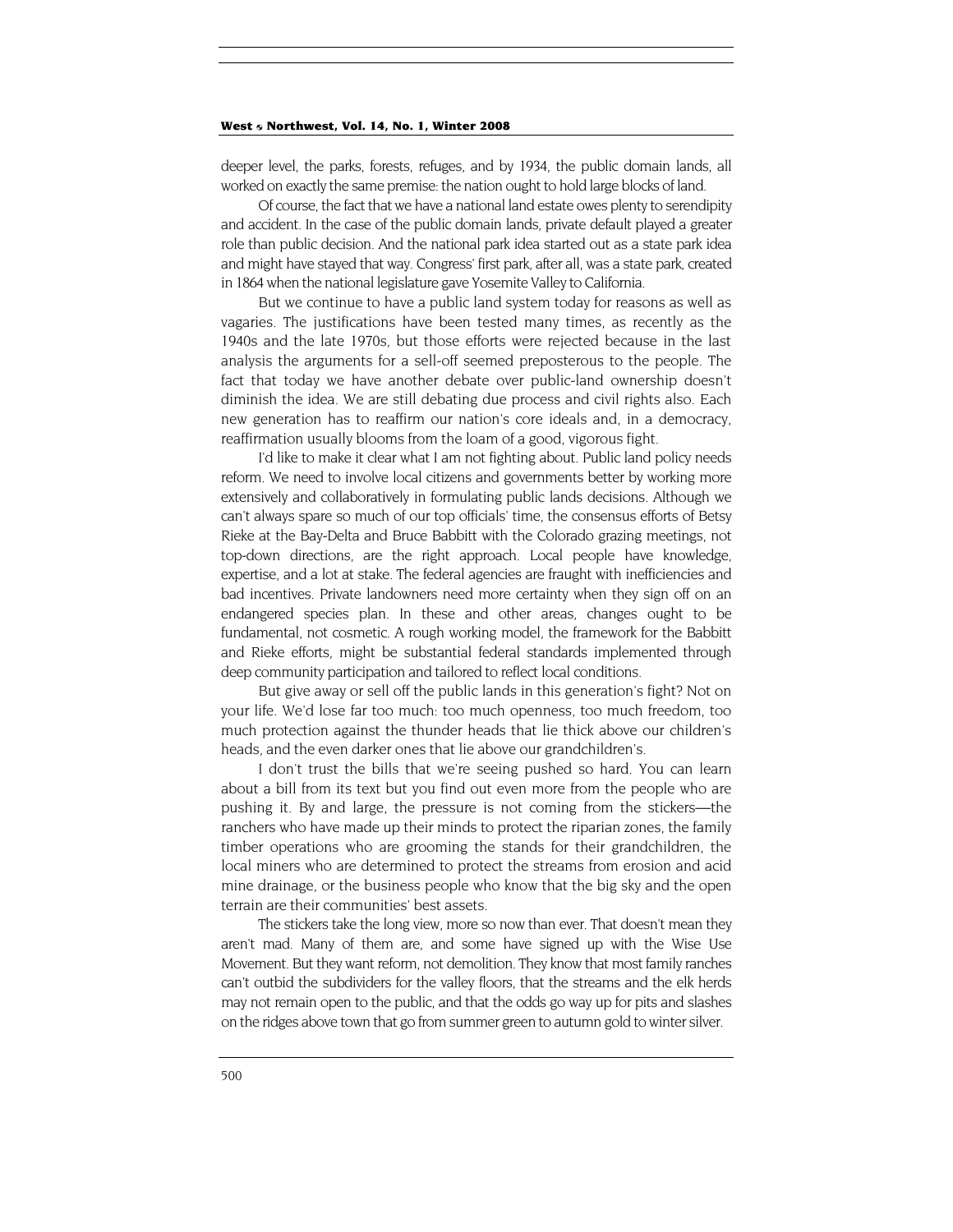However you characterize their motives, the people behind these bills favor sharply increased extraction. They claim to be for efficiency and they are—a sharpedged, straight-ahead, short-term efficiency, a sword's thrust. There is precious little concern for community stability, for the environment, or for social equity.

Take the notable omission of Indian tribal governments from the reform proposals. Remember that these are supposedly proposals to "return" the land to the states as a matter of equity and to allow local governments—close to the ground, close to the people—to make decisions.

If so, why exclude the tribes? Tribal governments possess one of the three sources of sovereignty, along with the United States and the states, in our constitutional framework. There can be, of course, no "return" of public lands to the states, which never owned them. But the tribes did own them, as a matter of historical fact and American real property law. In aboriginal times, before the treaties, they owned all of it in a shared estate with the federal government. Chief Justice Marshall made that clear in 1823 in *Johnson v. McIntosh*. The tribes ceded much of that aboriginal land to the United States, but reserved large holdings in the treaties and other transactions. Most of the treaty land—theirs forever, so we said—was then taken by various devices ranging from wars to land rushes to fine print. In all, the treaty land, fee simple land, probably amounted to 200 million acres, more than the national forest system. Indian land holdings today total about 55 million acres.

Ask the Klamaths about their lost treaty reservation, once 1.1 million acres that until 1961 ran from just north of Klamath Falls nearly all the way to Chemult, more than sixty miles: ponderosa pine country, some of the best there is; Klamath Marsh, where tribal members hunted for duck and otter and gathered the wocus plant; the Sycan and Williamson Rivers, spring-fed streams full of food; open meadows where the Interstate Deer Herd wintered. Ask the Sioux about the Black Hills, the Sun Dance places, the vision quest sites, the deer, and the quarter of a billion dollars held today in a federal trust account that the Sioux Nation staunchly refuses to accept as payment for the old land. Ask the Utes of Colorado about the solemn treaty of 1868 that Ouray and Nicagaat so carefully negotiated and that reserved to the tribe twenty percent of Colorado, most of the Western Slope; about how the whole San Juan range was torn off in 1874 in the name of gold; and about how the reservation was obliterated in 1880 after what we once dared to call the Meeker Massacre but now have begun to understand was the Battle of Milk Creek, a clash between two governments across a canyon of cultural differences. Ask the Santa Clara, Sandia, and the other New Mexico pueblos about the corrupt Pueblo Lands Act of 1924 and the land that should still be theirs.

Are these land-transfer bills really about history or equity or local government?

It may be useful to look at the individual public land systems to see some of the reasons we have a national land estate and how we would wound the people and our future by selling those lands to the states, the companies, or the companies via the states.

The national parks, as surely as the Statue of Liberty or the Stars and Stripes, stand for what we believe in as a people, as a national society. The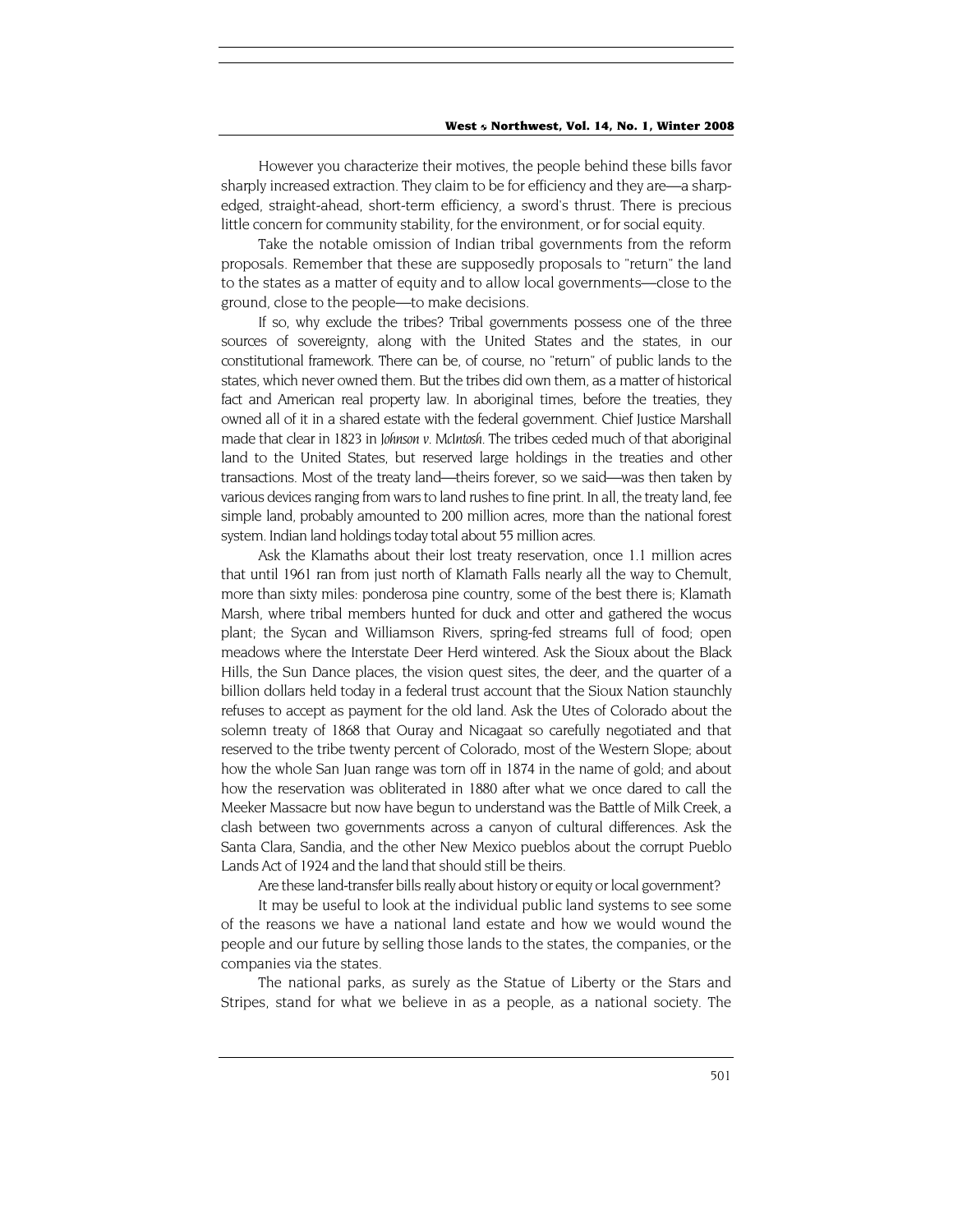national park idea is one of our country's best cultural inventions, now emulated the world over.

The high, jagged, lonesome granite that helped cut out myths and our character is on grand display in many of them. You know their names, names for all time. The deepest canyon holds more exposed geology than anywhere else. It is the world's university of geology. The earth's finest remaining geyser fields almost all of the others have been drawn down—lie beneath the lodgepole pine stands in the Northern Rockies. The millennia of our deep human history, and our growing appreciation of it, is honored in the park near the Four Corners.

The Hansen bill would just study the parks for closure. Its proponents express surprise, shock, at the idea that the great parks would be sold off. But then, we should ask, why study the whole system for closure? Of course, there are a handful of parks that don't speak to our national heritage, that don't inspire our pride and wonder. Such a study of those few and small parks, with recommendations to Congress, can be done administratively, with little time or money. But don't indulge the subtext of this bill, which is a raid on our dowry of history, science, refuge, and inspiration.

I imagine that everyone who cares about the public lands is a critic of the Forest Service. I know I am. The agency has all manner of faults: it extracts too much, it extracts too little, it moves too fast, it moves too slow, it is too distant, it is too co-opted by locals. Yet where else in this county, where on earth, is a large land base run so well for so many competing purposes?

With all its warts, the Forest Service has a tradition of excellence rare in public offices. Pinchot's views, because they are so formidable, are debated yet today, but his standards of quality are unimpeachable. The Forest Service still gets the best young blood out of the natural resources schools. Forest Service research serves our resources well. A large and diverse land system furthers that work. The contest in the Pacific Northwest has focused on the national forests precisely because in spite of the overcutting since the 1960s, the national forests have been the most conservatively managed lands and hold almost all of the old growth outside of the national parks.

The national forest system, which Senators Burns and Murkowski want to study for disposal, well serves us and our future. The forests are the watershed for the West. The range is in good condition. The national forests are key habitat for wildlife. It is a fact, not a slap at the states, to say that the states have no institutions in place comparable to the deeper and more broad-gauged Forest Service. A number of western states, believing that state trust lands must be dedicated solely to extractive uses, refuse to allow, or sharply curtail, non-revenue-producing multiple uses, including recreation. Arizona, New Mexico, Wyoming, Colorado, Utah, and Montana all lack forest practices acts. In those states that have acted on forest practices, the statutes fall well short of federal legislation.

The BLM lands and the wildlife refuges have long been undersupported. The agencies haven't had the time or opportunity to build the personnel or esprit that characterize the Forest Service. Yet both are rapidly improving offices, growing more professional each year.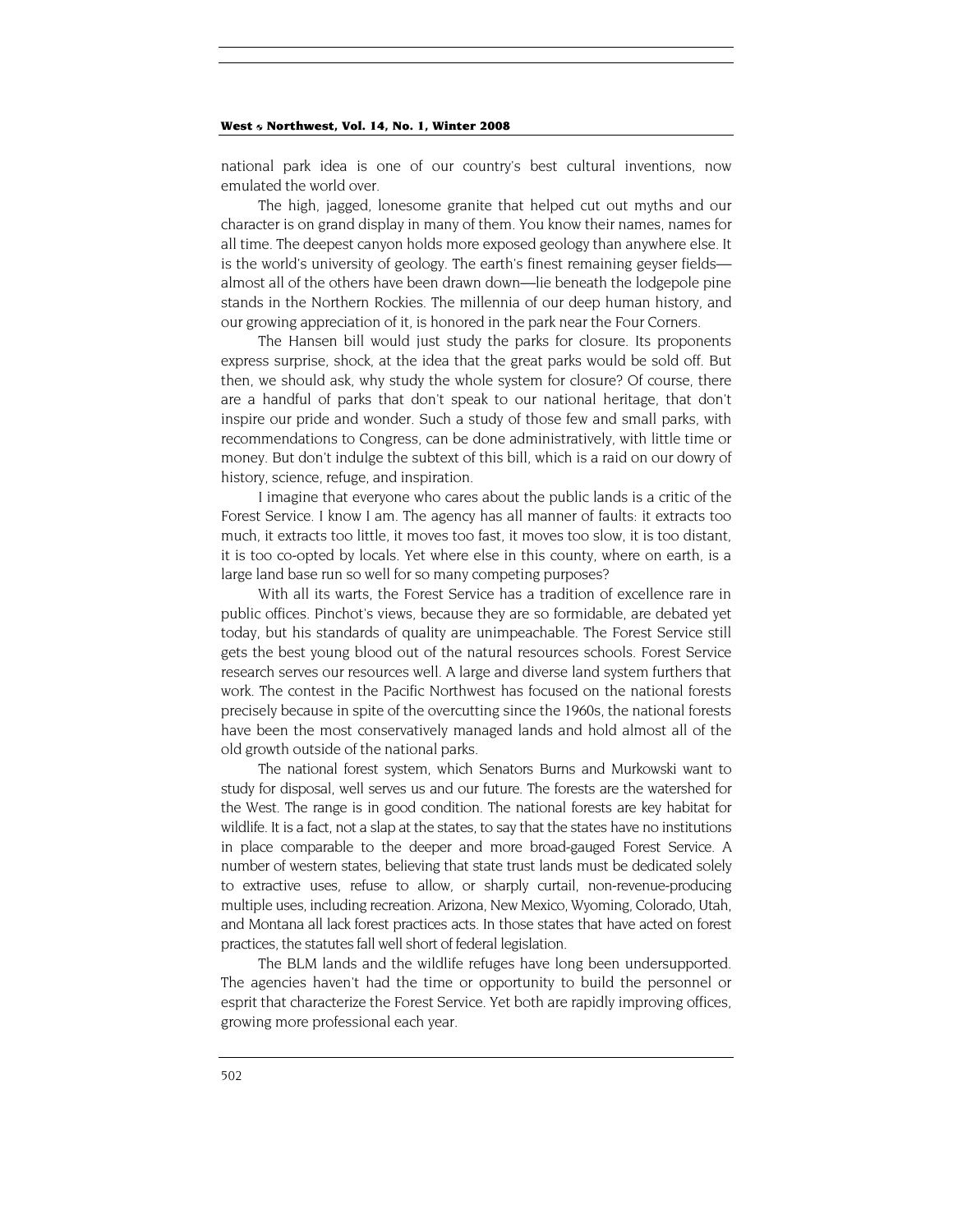The Hansen disposal bill would transfer all BLM lands to the states, without payment. It provides no compensation for the coal under Kaiparowits, one of the world's premier deposits, or for the fine O&C and Coos Bay Wagon Road timber lands in western Oregon. Why would someone propose this? Is it for long-term sustainability? Or would we see a second, quick-draw transfer, also for a song, but this time to the big private interests?

Is it sensible abruptly to jettison the knowledge and practices that have built up over the years in the federal land agencies? Granted, while there is creativity and quality, there is also inefficiency and wrongheadedness. Yes, the federal agencies have yet finally to learn that they should be citizen convenorscollaborators, not masters. But how many years, if it ever happened at all, would it take a western state in these budget-tight times to build a comparable ability to manage tens of millions of new acres?

And then there is wilderness, which we have managed to preserve only as a whole nation. Now, we learn, even the BLM lands have wondrous wild back country.

Kaiparowits, the interior of the Colorado Plateau, itself the interior of the nation, is not just for coal. Few people come to this southern Utah plateau because modern conveniences are so distant, traditional beauty so scarce, normal recreational opportunities so limited. Precipitation measures ten to twelve inches a year. There are just two or three perennial streams, and they carry little water. One dirt road, usable by passenger cars, runs up to Escalante. Otherwise, it is all jeep trails. Pinon-juniper stands offer almost no cover from the sun. Cross-country backpacking is for experts only. You have to scour the topographic maps, plan your trip with care (being sure to hit the springs), and stick to your plan. Even a short hike is a challenge. From a distance, Kaiparowits looks flat on top but in fact, it is up-and-down, chopped-up, confusing. You can get lost, snakebite, or otherwise injured. There's no one to call.

Kaiparowits is, in a word, wild—"wilderness," as Raymond Wheeler put it, "right down to its burning core." Eagles, hawks, and peregrines are in there, especially in the wind currents near the cliffs, and so are bighorn sheep, trophy elk, and deer. Archaeologists have recorded some 400 sites but there are many more. There has been little surveying, except near some of the mine sites. From Kaiparowits you are given startling Plateau vistas in all directions: vivid view of more than 200 miles if the winds have cleared out the haze; views as encompassing as those from the southern tip of Cedar Mesa, the east flank of Boulder Mountain, the high LeSals, Dead Horse Point; long, stretching expanses of sacred county. If you climb the rocky promontories on top of Kaiparowits you can see off to Boulder Mountain, the Henrys, Black Mesa, Navajo Mountain, the Kaibab Plateau, the Vermilion Cliffs.

The languid stillness of Kaiparowits turns your mind gently and slowly to wondering about time, to trying to comprehend the long, deep time all of this took, from Cretaceous, from back before Cretaceous, and to comprehend, since Lake Powell and the seventy-story stacks of Navajo Generating Station also now play part of the vista, how it is that our culture has so much might and how it is that we choose to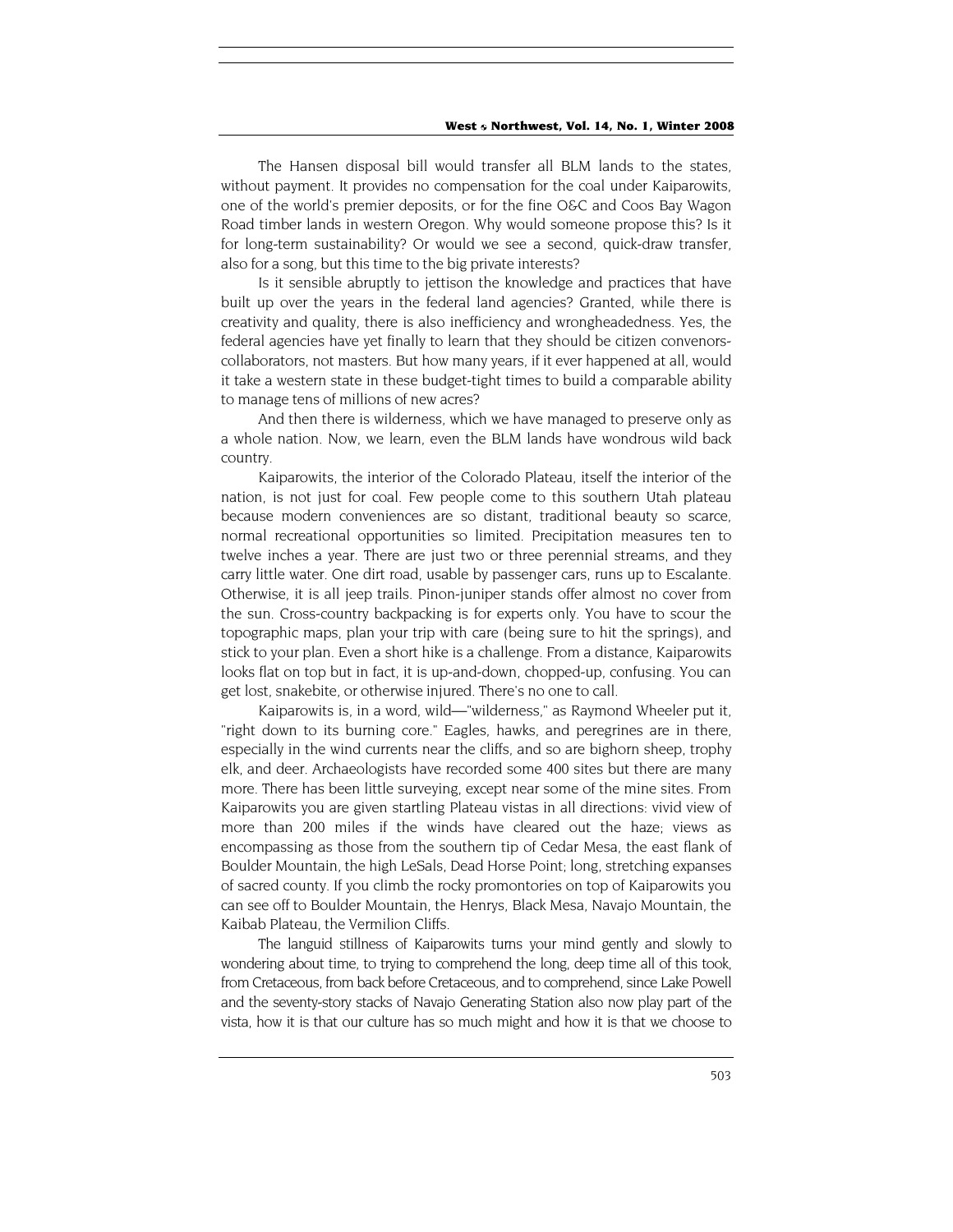exert it so frantically, with so little regard of the time that you can see, actually see, from here. Perhaps somehow by taking some moments now, here in this stark pinonjuniper rockland place, here in this farthest-away place, a person can nurture some of the fibers of constancy and constraint that our people possess in addition to the might. The silence is stunning, the solitude deep and textured.

Kaiparowits makes you decide on the value of wildness and remoteness. Kaiparowits is where the dreams for the West collide. Coal, jobs, growth. Long vistas, places to get lost in, places to find yourself in.

The BLM wild lands teach us, also, about the people who once lived and worked and loved and worshipped for such a long time in what has been called BLM land for such a short time.

Last year, my son Seth, then twenty, and I took a long, home-from-college trip to the canyon country. We hiked most of one day up to our calves in a creek that over the course of some seven million years has cut a thousand feet down through the fiery, aeolian Wingate Sandstone and the layers of rock above it.

In a rare wide spot in the canyon, behind a cluster of junipers, we found a panel of pictographs on the Wingate. The artisan painted this row of red and white images supernatural and life-size—two thousand years ago, perhaps more. The three stolid figures had wide shoulders, narrow waists. We could see straight through the round staring eyes, and the eyes could see through us. We called it "Dream Panel."

It would be so contemptuous of time to deal away Kaiparowits and Dream Panel. Perhaps the states would protect these and other wild places of national worth as well as they are protected now. But do we want to risk it?

The debate over holding the public lands is magnified in these times. Today, far more so than during the 1940s or even the 1970s, the pressures on the lands and communities are different and greater, the reasons for retention more and stronger. And the difference between now and then is one of kind, not just scale.

For a century and a half, the American West has hitched its destiny to rapid population growth. And most people would agree that wide-open boosterism had its place and time. The West, after all, was the nation's last place to be settled, and civic infrastructures—whole economies, really—had to be built out of rock, sand, and stingy rivers.

But now, for the first time in history, westerners are directly questioning growth—its high price tag and the way it is remaking communities and the land itself. You hear these concerns all across the region, from Denver to Reno and from Phoenix to Seattle. You hear them, too, in the cattle, farm, and tourist towns.

It is no wonder. In just two generations, since World War II, the West has industrialized and urbanized in a way perhaps unparalleled in world history. Contrary to the popular impression, the key period for settling the West was not the westward expansion of the nineteenth century. The most recent era, the one we are still in, has become the decisive time for peopling the region.

It has come on so fast. Civic leaders had always wanted much, much more population and wealth, and beginning in 1945 they got it. The Cold War was a bonanza for the West, which had the open land required for military installations. The soil, when irrigated, could grow any crop from alfalfa to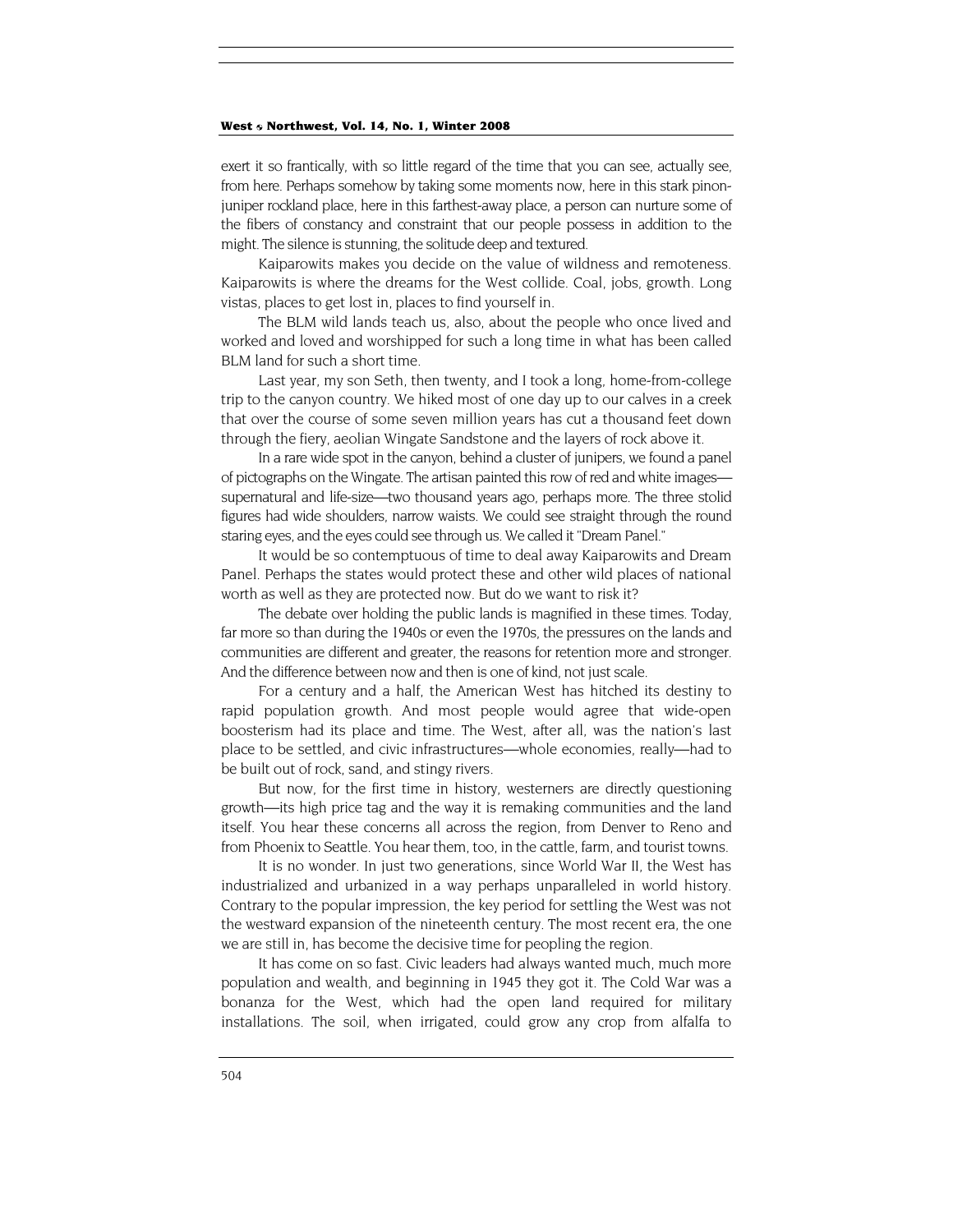pecans. The land was magnificent, perfect for locating subdivisions and companies.

Perfect also were the post-War politics. Washington, D.C. picked up the bill, building the military installations, subsidizing water projects, and underwriting the interstate highways. Federal largesse carried few strings: there was minimal oversight of health, environmental, or budgetary matters.

In 1945 the West's population stood at 15 million. Today it is 56 million. The Southwest has been transformed from a backwater of 8 million people to a powerhouse of 30 million today. Nearly all of the growth has come in the cities. The Denver area has boomed from 475,000 to 2.1 million. Phoenix, a dirt-road settlement of 5,500 people in 1900, grew to a metropolitan area of 250,000 by 1945. Today the Valley of the Sun is pushing 2.5 million. Las Vegas could not even qualify for the census, which required 2,500 people, until 1930. At the end of the War, the Las Vegas areas had about 40,000 people. This year it reached 1 million.

The benefits—economic, civic, and cultural—have been many; but they seemed mostly unalloyed in 1975. Since then, the costs of explosive growth and consumption have become ever more evident.

Our sense of society has been stressed and torn. Overcrowded schools. Soaring health bills. Dangerous, sometimes deadly, streets. More prisons to build. Smog, traffic congestion, and industrial pollution. Bursting federal, state, and municipal budgets. All of these are growth-caused or growth related. So is the increase in loss of life and property from natural disasters. We are building too close to the fault lines, rivers, and tinder-dry forests, and we are paying the price.

Though the population is urban, the post-War boom has taken a heavy toll on the rural West. The resources couldn't come from the cities themselves. They had already exhausted their own water supplies. Coal-fired power plants near the cities would make the smog—a word invented in post-War Los Angeles—even worse.

So the cities reached into the public and Indian lands of the interior West. For the southwestern urban areas, the main target was the Colorado Plateau, the Four Corners Area, the spectacular redrock canyon country, home to the nation's most traditional Indian people. The Plateau's deep canyons would make superb reservoirs. The ages had laid down some of the best coal, oil, gas, and uranium deposits on earth.

Almost before anyone knew it, the Colorado Plateau was laced with dams and reservoirs up to 200 miles long, power plants with stacks 70 stories tall, 500 and 345-KV power lines spanning hundreds of miles, and uranium operations that required mining, milling, and, almost as an afterthought, waste disposal.

In all, this big build-up of the Colorado Plateau—its heyday ran from 1955 through 1975—was one of the most prodigious peacetime exercises of industrial might in human history. Among the few competitors was the furious build-up of hydroelectric and nuclear energy in the Columbia River Basin, also in the post-War era. On the Plateau we mourn the loss of mystical canyons, fabulous archaeological sites, and 200-mile vistas; on the Columbia we grieve for once-free rivers and the quick, strong, silvery Pacific salmon.